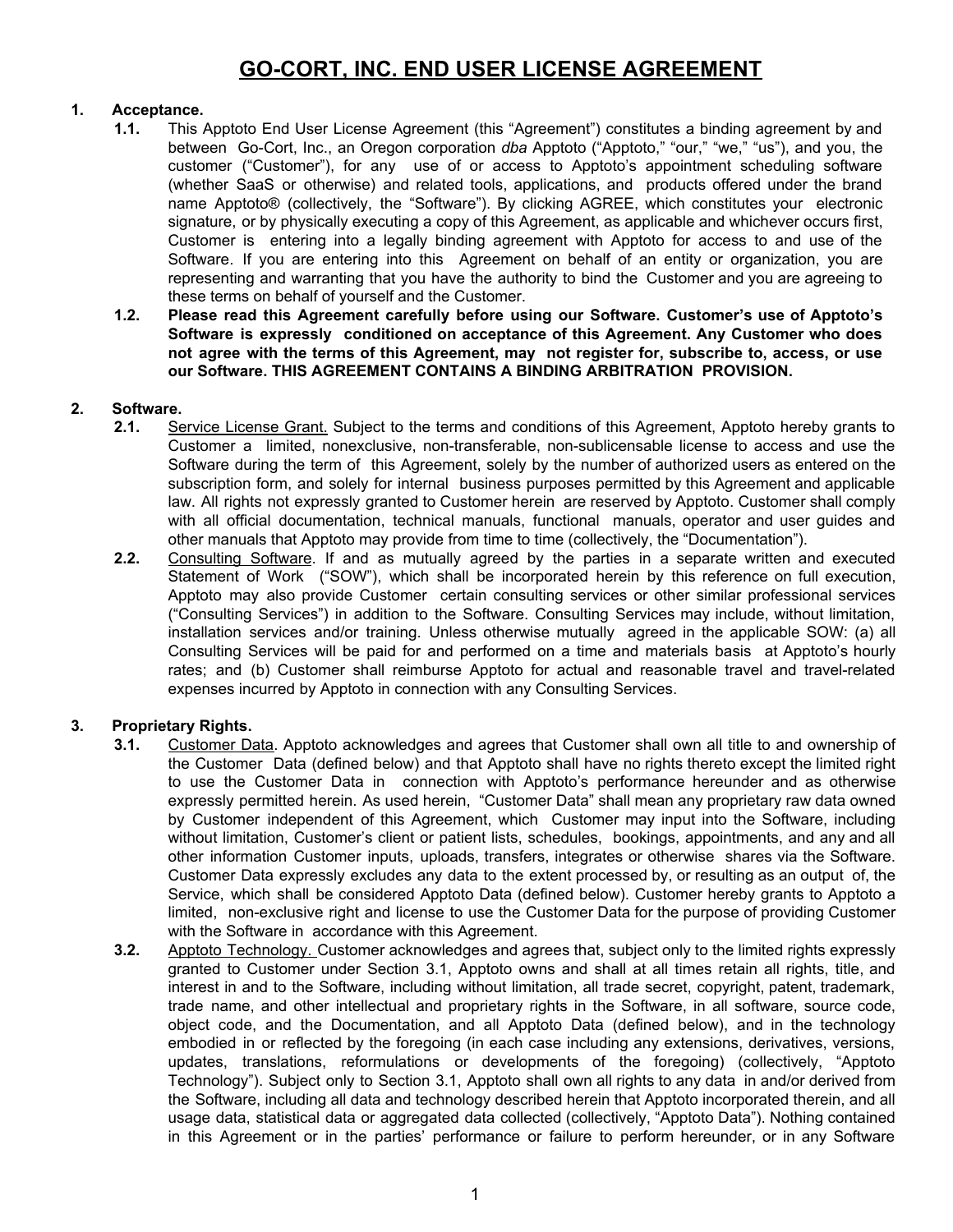provided by Apptoto, shall be construed as granting or conferring to Customer, by implication, estoppel, or otherwise, any such rights in or to any Apptoto Technology or the Apptoto Data.

## **4. Fees; Payment Terms.**

- **4.1.** Customer shall pay to Apptoto in immediately available funds, the applicable subscription and other fees in the amount in US dollars and timing as specified in the subscription or order form for the plan Customer elects (the "Fees"). The Fees can be found here: https://www.apptoto.com/plans. The Fees, and any fees for any additional services, or subscription extensions which may be purchased hereunder, are exclusive of all applicable taxes, duties or other governmental assessments, including without limitation VAT, which are the responsibility of Customer. If Apptoto has agreed, in its sole discretion, to invoice Customer for reoccurring subscription or other Fees, all Fees will be stated in United States dollars and shall be due and payable within 30 days following invoice date unless otherwise specified therein or agreed upon in writing by the parties. Late payments shall be subject to a service charge equal to the lesser of, 1.5% per month or the maximum amount allowed by law, with respect to the overdue amount. Apptoto will not raise the Fees during the subscription period unless otherwise mutually agreed (or if the Customer elects to subscribe to additional Software or purchase additional Consulting Services). Renewal subscription terms may be subject to a Fee increase and Apptoto will notify Customer of such increase prior to the start of the renewal term (either by written notice or by posting the current Fee schedule on Apptoto's website). During any free trial period, Customer shall be responsible for any purchases and surcharges incurred using Customer's account.
	- **4.2.** For all reoccurring subscription Fees, Customer hereby authorizes Apptoto to submit transactions to Customer's financial institution using the credit card or other account information entered into our Software. If such payment method fails, you authorize us to charge any other payment method you have on file with us. Customer authorizes and directs us to retain your credit card and payment information associated with your account. Customer agrees to keep all billing information, including all credit card information, up-to-date. You will be responsible for accrued but unpaid charges, even if your account is canceled by you or terminated by us. Further, Customer may elect to include certain upgrade or overage subscription Fees for use of the Software outside of the selected subscription plan. If such election is made by the Customer, Customer's authorization to submit transactions to Customer's financial institution extends to such upgrade and overage changes. Customer shall contract Apptoto prior to the next billing cycle associated with the subscription plan to cancel any recurring charge, including any upgrade or overage Fees. Subject to applicable law, Customer is responsible for all charges incurred under Customer's account, including applicable taxes, fees, surcharges, and purchases made by Customer, anyone Customer allows to use Customer's account or anyone who gains access to your account as a result of your failure to safeguard your username, password, or other authentication credentials. If Customer wishes to dispute any amount or unauthorized transaction, please contact use at support@apptoto.com. Apptoto will issue a credit according to its Refund Policy, available here: https://www.apptoto.com/refunds. All other refunds shall be at Apptoto's sole discretion.

#### **5. Term; Termination.**

- **5.1.** Term. This Agreement shall commence on electronic signature or acceptance (Click to Agree) or physical execution of this Agreement, whichever occurs first, and shall continue at all times which Customer has a subscription (free or paid) or is otherwise accessing or using the Software. This Agreement shall renew for all paid subscriptions and overage or upgrade Fees automatically at each month for successive one-month renewal terms or each year for successive one-year renewal terms based on the subscription term initially requested by Customer until terminated as permitted hereunder; and either party may terminate this Agreement for convenience at the end of any calendar month by providing at least 30 days' advanced written notice.
- **5.2.** Termination. For paid subscriptions, either party may terminate this Agreement (i) upon 30 days prior written notice if the other party has materially breached this Agreement and has not cured the same within the 30 day notice period, or (ii) immediately upon written notice in the event of the filing of a petition for bankruptcy or reorganization by or against the other party or the dissolution or liquidation of the other party. Free trials terminate automatically after 30 days.
- **5.3.** Effect of Termination. Upon any termination of this Agreement, (a) Customer shall promptly: (i) discontinue all use of the Service and Documentation; (ii) erase or destroy any electronic copies or partial copies of the Documentation, and return to Apptoto or destroy any tangible copies or partial copies of the Documentation, in its possession or control; and (iii) certify in writing to Apptoto that Customer has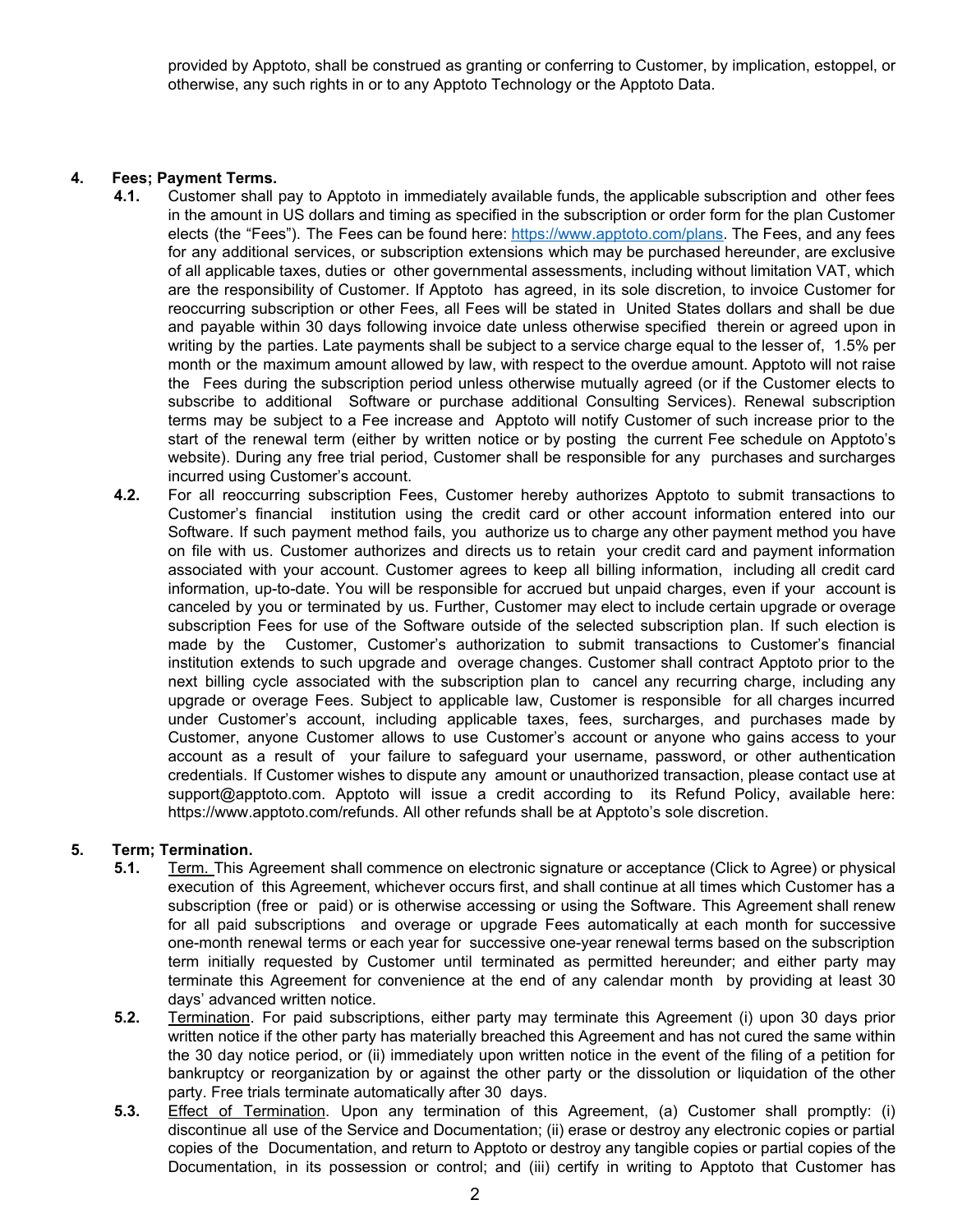complied with these requirements; and (c) Apptoto shall disengage Customer's access to the Software. Any unpaid but accrued payment obligations of Customer, provisions providing for limitations on liability, and those terms which, by their nature, are intended to survive any termination of this Agreement, shall so survive.

#### **6. Customer Representations and Warranties**.

**6.1.** Customer (including, without limitation any user accessing or using the Software on behalf of a Customer) represents and warrants that: (a) Customer has the requisite permission and authority to provide Apptoto, to input into the Software, or to otherwise use the Customer Data, specifically including, without limitation, HIPAA if Customer is subiect thereto; (b) Customer shall comply with this Agreement and all laws, rules, and regulations applicable to Customer's use of the Software; (c) Customer has the requisite authority and permission to provide access to all third party products integrated with the Software; and Customer shall not use the Software except as provided in this Agreement and as allowed by all applicable law.

#### **7. Limited Warranty; Remedy.**

- **7.1.** Apptoto warrants to Customer that the Software shall operate in substantial conformity with the Documentation (subject to the terms hereof), and that the Consulting Services, if any, will be performed in a professional and workmanlike manner. The foregoing warranty shall not apply if the non-conformance is not replicable or results from third party systems or components used by Customer to access the Software, including any lack of interoperability with such third party systems or components. The Software are provided "As-Is" and as available and Apptoto does not represent or warrant that operation of or access to the Software will be uninterrupted or error-free, or that all reported defects will be corrected.
- **7.2.** Apptoto's sole liability and Customer's sole and exclusive remedy for any breach of the limited warranty set forth above shall be, in Apptoto's sole discretion, to (i) use commercially reasonable efforts to provide an error-correction or work around for the reported non-conformity, or (ii) terminate this Agreement and refund to Customer the that portion of any prepaid Fee associated with any unused balance of the then-current term. Apptoto shall have no obligation with respect to a warranty claim unless notified of such claim promptly and the non-conformity and notice occurred during the term. Customer is solely responsible for maintaining its own connectivity and connection to the Software via any necessary hardware, software, telecommunications and internet connections, at its own cost and expense, and Apptoto is not responsible for any interruptions thereto. Customer expressly agrees that Apptoto shall not be liable in any manner for any interruption in or failure of access to the Software, nor shall any such interruption or failure of access be deemed a breach of the terms of this Agreement. If and to the extent the Software, includes, integrates or links to any third party content, data or software ("Third Party Content"), such as, without limitation, Google Calendar, Outlook Calendar, Office 365, Salesforce.com, etc. or any customer database or management program, Customer acknowledges and agrees that (a) Apptoto is not responsible for any Third Party Content; and (b) any Third Party Content may be subject to additional terms and conditions (including applicable terms of use, privacy policies, end user license terms, etc.), for which Customer shall be responsible for agreeing to and complying with. Without limiting the generality of the foregoing, Apptoto is not responsible for end user error, errors in inputs or for errors in any Customer Data; Apptoto does not independently verify the truthfulness or accuracy of any data or content input into the Software and is not responsible for the fraud, misrepresentation, negligence or misconduct of any end user or other third party.
- **7.3.** THE SERVICES, APPTOTO DATA, AND APPTOTO TECHNOLOGY ARE PROVIDED "AS IS" AND "AS AVAILABLE." APPTOTO SHALL HAVE NO LIABILITY WITH RESPECT TO THE SEQUENCE, ACCURACY OR COMPLETENESS, OR USEFULNESS. CUSTOMER AGREES THAT ANY MODIFICATIONS OR EFFORTS BY APPTOTO TO MODIFY THE SERVICES SHALL NOT BE DEEMED A WAIVER OF THE LIMITATIONS CONTAINED HEREIN. EXCEPT FOR THE EXPRESS REPRESENTATIONS AND WARRANTIES HEREIN, APPTOTO MAKES NO REPRESENTATIONS OR WARRANTIES OF ANY KIND, INCLUDING WITHOUT LIMITATION, ANY REPRESENTATIONS OR WARRANTIES REGARDING: (a) THE SERVICES; (b) THE APPTOTO DATA; (c) APPTOTO TECHNOLOGY; OR (d) THE RESULTS THAT MAY BE OBTAINED FROM CUSTOMER'S USE OF ANY OF THE FOREGOING WHATSOEVER.

TO THE FULLEST EXTENT PERMITTED BY APPLICABLE LAW AND EXCEPT AS PROVIDED HEREIN, APPTOTO DISCLAIMS ALL WARRANTIES, EXPRESS OR IMPLIED, RELATING TO THE SERVICES, THE APPTOTO DATA, AND APPTOTO TECHNOLOGY, INCLUDING, WITHOUT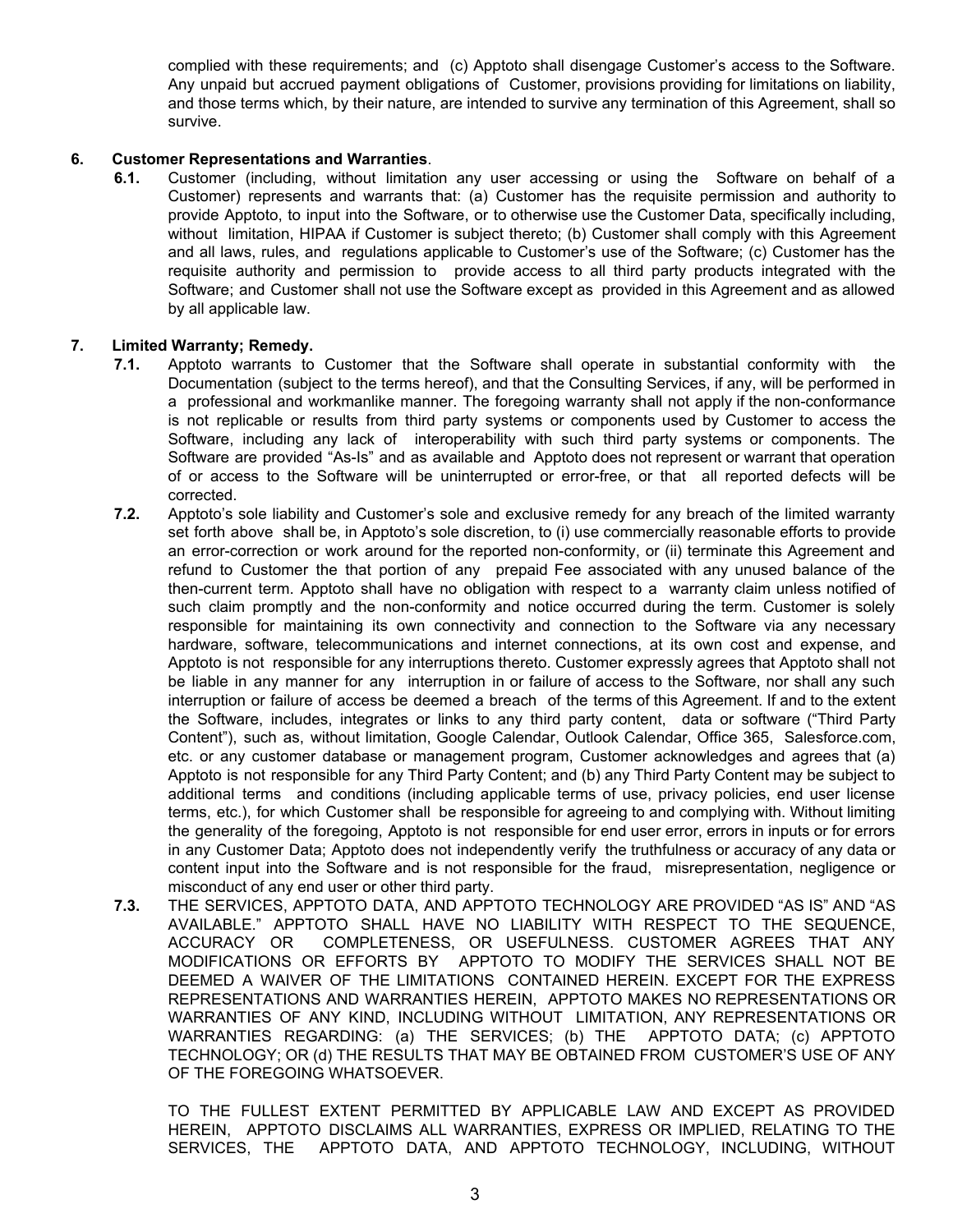LIMITATION, THE WARRANTIES OF INFRINGEMENT, TITLE, MERCHANTABILITY OR FITNESS FOR A PARTICULAR PURPOSE.

FURTHER, APPTOTO SHALL HAVE NO RESPONSIBILITY OR LIABILITY FOR: (a) CUSTOMER'S USE OF THE SERVICES IN VIOLATION OF APPLICABLE LAW OR THIS AGREEMENT; (b) LOSS OR DELETION OF, OR FAILURE TO RECEIVE, PROCESS OR STORE ANY CUSTOMER DATA OR OTHER INFORMATION MAINTAINED ON OR TRANSMITTED USING THE SERVICES; (c) VIRUSES THAT MAY INFECT ANY COMPUTER EQUIPMENT OR OTHER PROPERTY; (d) THIRD PARTY CONTENT; OR (e) THE ACTIONS OF ANY THIRD PARTY.

ALTHOUGH INFORMATION THAT CUSTOMERS SUBMIT MAY BE PASSWORD PROTECTED, APPTOTO DOES NOT GUARANTEE THE SECURITY OF ANY INFORMATION TRANSMITTED TO OR FROM THE SOFTWARE. CUSTOMER AGREES TO ASSUME THE SECURITY RISK FOR ANY CUSTOMER DATA, INFORMATION, DATA OR CONTENT IT PROVIDES THROUGH THE SERVICES. CUSTOMER IS RESPONSIBLE FOR ALL USE OF THE SERVICES BY ALL END USERS AND COMPLIANCE WITH APPLICABLE LAW, INCLUDING, WITHOUT LIMITATION, AS APPLICABLE, ANY EMPLOYEES, AGENTS AND CUSTOMERS. CUSTOMER IS RESPONSIBLE FOR COMMUNICATING THE TERMS AND LIMITATIONS IN THIS AGREEMENT TO ANY AND ALL SUCH END USERS, INCLUDING WITHOUT LIMITATION, ANY WARRANTY LIMITATIONS AND ANY LIMITS ON LICENSOR'S LIABILITY. Apptoto is not, directly or indirectly, via the Software, or otherwise, providing any medical, legal, financial, or other advice subject to regulatory oversight, or acting as a doctor, lawyer, broker, insurance agent or broker or other regulated entity.

## **8. Indemnification.**

- **8.1.** Apptoto's Indemnification Obligations. Apptoto shall (a) indemnify and hold Customer harmless from any costs, expenses, claims, liabilities, judgments, damages or losses, in each case arising out of any third party claim that arises from Apptoto's breach of its obligations under this Agreement. The foregoing obligation is contingent upon Customer providing Apptoto with: (i) prompt notice of such claim (and in any event notice in sufficient time for Apptoto to respond without prejudice); (ii) the exclusive right to control, direct, and perform the investigation, defense, or settlement of such claim; and (iii) such assistance as may be reasonably requested by Apptoto at Apptoto's expense.
- **8.2.** Customer Indemnification Obligations. Customer shall indemnify and hold Apptoto harmless from any costs, expenses, claims, liabilities, judgments, damages or losses, in each case arising out of (i) any breach by Customer of this Agreement, including any representation, warranty or obligation herein; (ii) the Customer Data or any other content input into the Software or provided to Apptoto by or on behalf of Customer, including, without limitation, Customer Data used without the appropriate consent or authority; (iii) any actual or alleged non-compliance by Customer with applicable laws and regulations, including, without limitation, those related to personally identifiable information, HIPAA, automated or prerecorded calls, texts, voice messages, use of cell phone numbers, and consumer protection; (iv) Customer's actual or alleged violation of third party privacy rights; or (v) Customer's violation of Apptoto's intellectual property rights, including any violation of Section 2.

## **9. Limitation of Damages.**

**9.1.** EXCEPT FOR THE EXPRESS INDEMNIFICATION OBLIGATIONS HEREIN, AND EXCEPT FOR BREACHES OF SECTION 2 HEREOF, (A) IN NO EVENT SHALL EITHER PARTY BE LIABLE TO THE OTHER PARTY, BASED ON ANY THEORY OF LAW, EQUITY, TORT, CONTRACT OR OTHERWISE, FOR SPECIAL, INDIRECT, INCIDENTAL, PUNITIVE, OR CONSEQUENTIAL DAMAGES, INCLUDING BUT NOT LIMITED TO, LOSS OF PROFITS, LOSS OF REVENUE, LOSS OF USE, LOSS OF DATA, OR COSTS OF COVER, IN CONNECTION WITH THIS AGREEMENT, EVEN IF SUCH PARTY WAS ADVISED OF THE POSSIBILITY OF SUCH DAMAGE; AND (B) EACH PARTY'S TOTAL LIABILITY UNDER THIS AGREEMENT OF ANY KIND, WITH ALL CLAIMS, DAMAGES AND LIABILITIES AGGREGATED, AND BASED ON ANY THEORY OF LAW, EQUITY, TORT, CONTRACT OR OTHERWISE, SHALL NOT EXCEED THE TOTAL AMOUNT OF THE FEES PAID BY CUSTOMER DURING THE TERM.

## **10. Confidentiality.**

**10.1.** Confidential Information. Apptoto acknowledges it may have access to certain non-public information about Customer's clients, patients, or personnel ("Confidential Information"). Apptoto agrees to maintain all Confidential Information, in whatever form disclosed, in strict confidence, (b) not to disclose or otherwise make available such Confidential Information to any third party without the prior written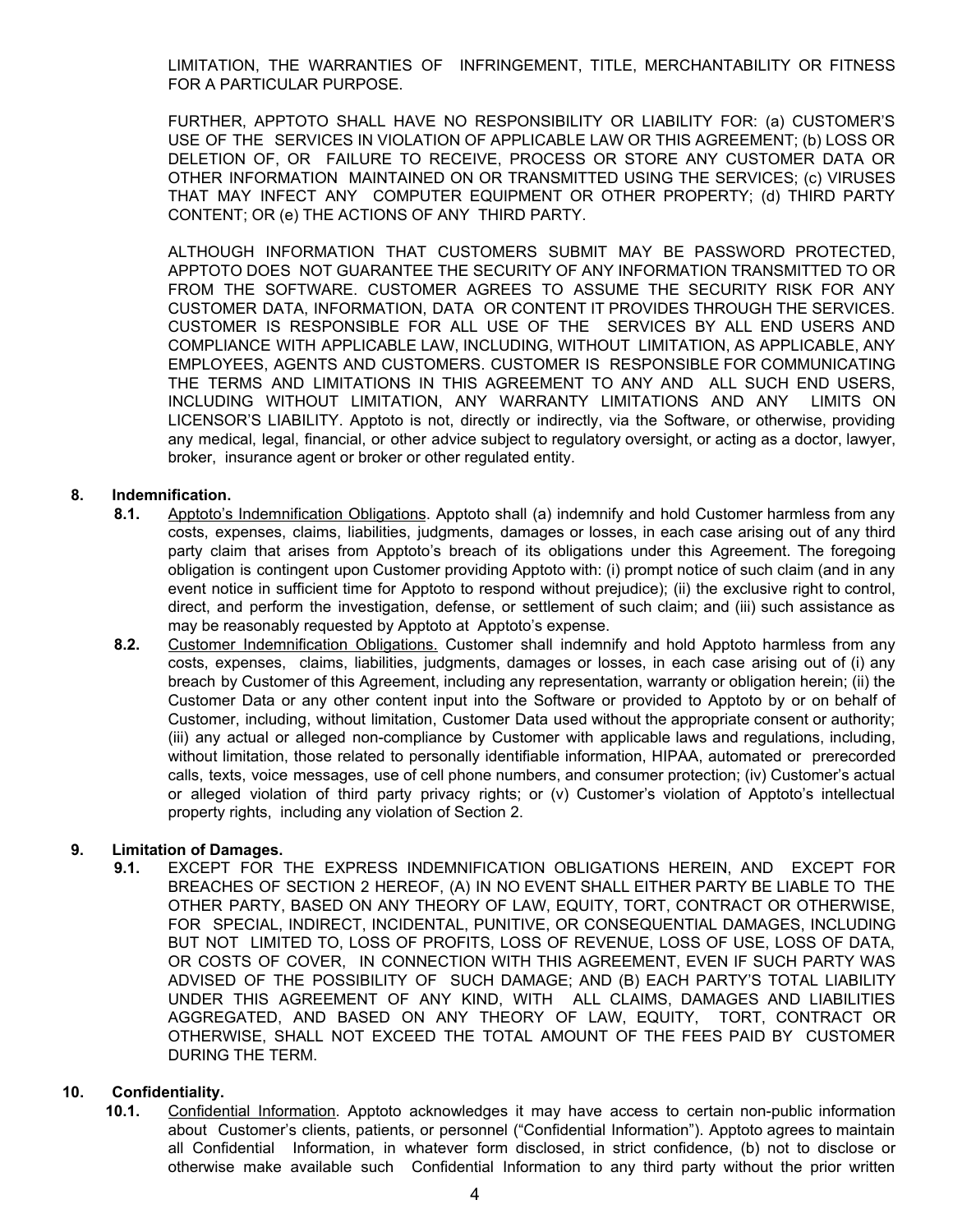consent of Customer, and (c) not to use the Confidential Information except as required in the performance of its obligations or the exercise of its rights hereunder. The foregoing obligations shall not apply to Confidential Information that, as can be reasonably demonstrated by Apptoto: (i) is or becomes a matter of public knowledge though no action or omission of Apptoto; (ii) was rightfully in Apptoto's possession without restrictions on use or disclosure prior to its disclosure by Customer; (iii) is rightfully obtained by Apptoto without an obligation of confidentiality from a third party who has no obligation of confidentiality, direct or indirect, to Customer; (iv) is independently developed by Apptoto without reference to Customer's Confidential Information; or (v) is required to be disclosed by a court or other authorized tribunal, and then only to the extent of such requirement. If and to the extent applicable for healthcare Customers, Apptoto acknowledges and agrees that from time to time during the term of this Agreement, it may be exposed to or have access to Protected Health Information ("PHI") as defined by the Health Insurance Portability and Accountability Act of 1996 45 CFR Parts 160 and 164 ("HIPAA"). Apptoto acknowledges that any such PHI shall be considered Confidential Information of Customer and Apptoto will not use or further disclose PHI except as expressly permitted herein or as necessary to provide the Software. If Customer reasonably determines that a Business Associate Agreement ("BAA) is required, the parties will negotiate in good faith to execute a mutually agreeable BAA. For further information on Apptoto's HIPAA compliance, please visit: [https://www.apptoto.com/industries/hipaa/.](https://www.apptoto.com/industries/hipaa/)

**10.2.** Return of Confidential Information. Subject to Apptoto's right to retain Confidential Information for purposes of performing its obligations and exercising its rights hereunder, upon the written request of Customer or upon any termination of this Agreement, Apptoto shall (a) immediately return to Customer or destroy all copies and partial copies of the Confidential Information, whether maintained in tangible, electronic or other form (including permanently erasing any portions thereof from computers and systems) and (b) provide Customer with written certification of its compliance with the terms of this section.

#### **11. License Restrictions**.

**11.1.** Customer shall not, and shall not attempt to (and shall not authorize or allow any third party to or attempt to): (a) download or otherwise obtain a copy of the Software in any form; (b) reverse engineer or otherwise derive the source code of the software associated with the Software or otherwise modify, reverse compile, disassemble, or translate the Software, or create any derivative works thereof; or (c) use the Software on behalf of any third party or for any purpose other than as described in this Agreement; (d) sell, lease, license, sublicense, distribute or otherwise transfer, in whole or in part, the Software or use it as a service bureau; (e) post, send, process or store infringing, obscene, threatening, libelous, or otherwise unlawful or tortuous material, including without limitation, material violating any third party rights, SPAM, or other unsolicited messages; (f) post, send, process or store material containing software viruses, worms, Trojan horses or other harmful or malicious computer code, files, scripts, agents or programs; (g) interfere with or disrupt the integrity or performance of the Software or attempt to gain unauthorized access to the Software or related systems or networks; (h) remove, alter or obscure any titles, product logo or brand name, trademarks, copyright notices, proprietary notices or other indications of the IP Rights and/or Apptoto's rights and ownership thereof, whether such notice or indications are affixed on, contained in or otherwise connected to the software or on any copies made in accordance with this Agreement; (i) remove, alter or obscure any titles, product logo or brand name, trademarks, copyright notices, proprietary notices or other indications of the intellectual property rights and/or Apptoto's rights and ownership thereof, whether such notice or indications are affixed on, contained in or otherwise connected to the Service or Documentation, or on any copies made in accordance with this Agreement; (j) use, or authorize or permit the use of, the Software except as expressly permitted herein; (k) use the Software to perform any activity which is or may be, directly or indirectly, unlawful, harmful, threatening, abusive, harassing, tortuous, or defamatory, nor to perform any activity which breaches the rights of any third party including without limitation any breaches of privacy laws or rights. The Software may be used only by Customer (i) for its internal business purposes and only for the direct benefit of Customer; (ii) only by the number of persons for whom a license fee has been paid, and all such use may only be by those persons using the Software for the benefit of Customer subject to the terms hereof; (iii) only in its original form without alteration or combination with other products, services or software except as expressly authorized in any applicable Documentation; and (iv) in compliance with all applicable laws and in compliance with all Documentation and instructions provided by Apptoto. In order to access some features of the Software, Customer may have to register or create an account. Customer may never use another's account without permission. Customer is solely responsible for the activity that occurs on its account, for keeping its account password secure, and for notifying Apptoto immediately of any breach of security or unauthorized use of its account. Customer agrees not to circumvent, disable or otherwise interfere with security-related features of the Software, or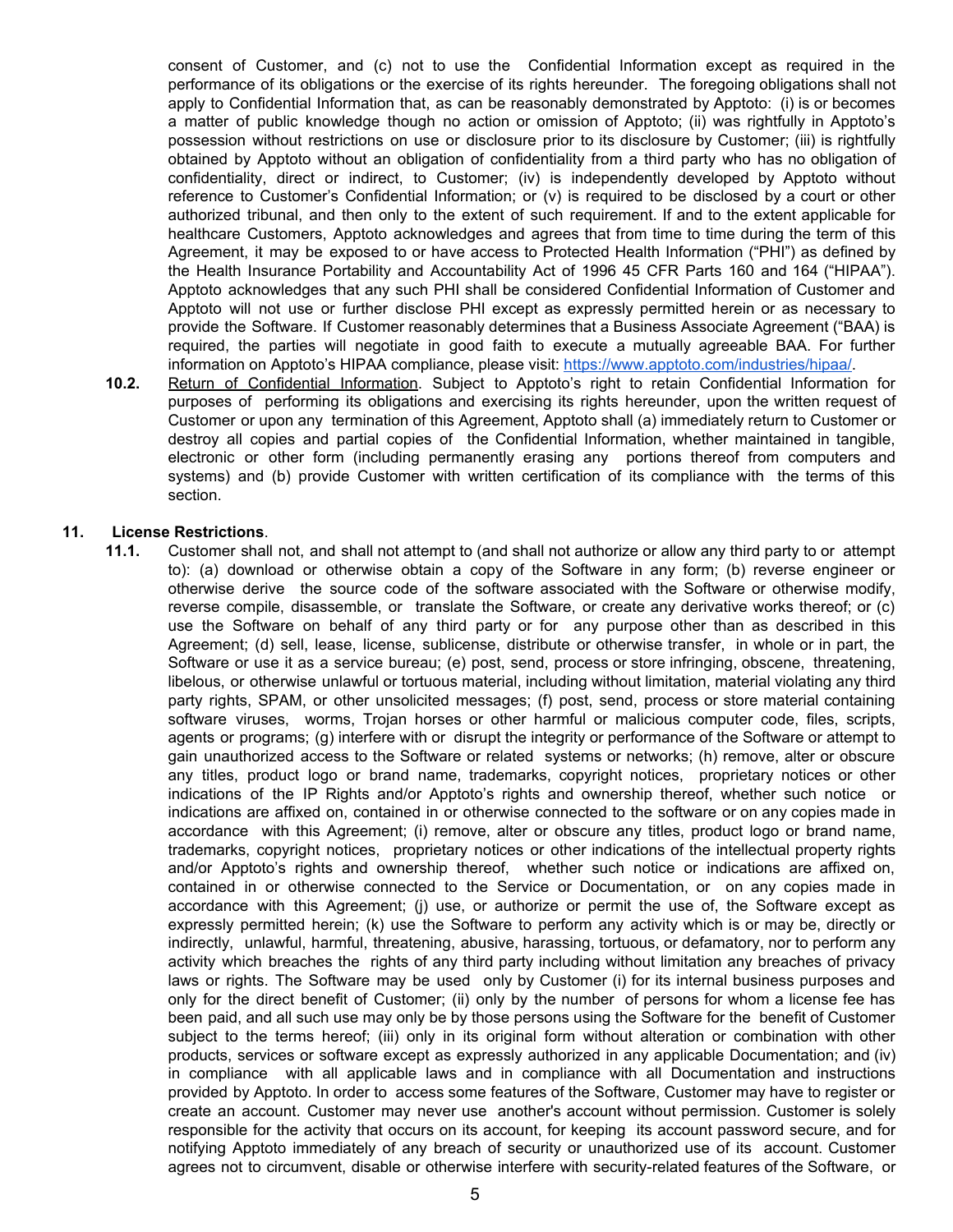features that prevent or restrict use or copying of any content or enforce limitations on use of the Software or the content therein. To the extent the Software allows uploading or posting of content or data, Customer will ensure that any content or data posted by or on behalf of Customer is not inappropriate, illegal, or in violation of any third party rights.

## **12. Trial/Free Users**.

**12.1.** If Customer is using the Software on a free-trial basis, the term of such license is thirty (30) days from the earlier of installation (if applicable) or first use unless a longer period is specified in writing, after which time al license ceases. Evaluation use of the Software is intended solely for a potential Customer to determine the compatibility of the Software with Customer's business needs, and only to be used in a non-production test environment. Apptoto has no obligation to provide support, maintenance, upgrades, modifications or new releases during the evaluation/trial period and the service level commitments provided for elsewhere in this Agreement shall not apply.

## **13. General.**

- **13.1.** Notices. All notices required or permitted under this Agreement shall be in writing and shall be sent by hand, email, overnight courier or by facsimile (in each case with confirmation of receipt). Notices shall be deemed delivered on the date of delivery, if delivery occurs within normal business hours or on the next business day if delivery occurs outside of normal business hours. All communications will be sent through Customer's account, or to such other address as may be designated by a party by giving written notice to the other party pursuant to this Section.
- **13.2.** Assignment. Customer may not assign this Agreement or any of its licenses, rights or duties under this Agreement, whether by operation of law or otherwise, without the prior written consent of Apptoto. Subject to the previous sentence, the rights and liabilities of the parties hereto will bind and inure to the benefit of their respective successors and assignees. The Software shall at all times be hosted by or on behalf of Apptoto on a server environment of its choosing. Apptoto reserves the right to change the server environment from time to time as it may deem fit, or outsource hosting or other aspects of the Service in its sole discretion, so long as the Service continues to comply with the express requirements of this Agreement.
- **13.3.** Publicity. Customer expressly grants Apptoto the right to include Customer in a list of customers on Apptoto's website or other promotional material in relation to the Software for marketing purposes. Customer can deny Apptoto this right at any time by submitting a written notice, requesting to be excluded from promotional material.
- **13.4.** Waiver. A waiver shall only be deemed to have been made if expressed in writing by the party granting such waiver and shall not be construed as a waiver of future performance of any such term.
- **13.5.** Force Majeure. Neither party will be liable for any failure or delay in its performance under this Agreement (or the performance of or access to the Software), other than payment obligations, due to causes that are beyond its reasonable control, including, but not limited to, an act of God, act of civil or military authority, fire, epidemic, flood, earthquake, riot, war, terrorism, sabotage, and governmental action; provided that the delayed party: (i) gives the other party written notice of such cause promptly; and (ii) uses its reasonable efforts to correct such failure or delay.
- **13.6.** Entire Agreement; Construction. This Agreement and its exhibits schedules and any applicable invoices, constitute the entire understanding between the parties, and supersede all prior discussions, representations, understandings, or agreements (including any pre-existing nondisclosure agreement or versions of this Agreement, except as to its surviving terms and with respect to information disclosed under that agreement), whether oral or in writing, between the parties with respect to the subject matter of this Agreement. Any modification or amendment to this Agreement must be in writing and signed by each party's authorized representative. No terms in any purchase order or other document delivered by Customer shall be deemed to amend the terms of this Agreement and any such additional or inconsistent terms shall be deemed unacceptable to and rejected by Apptoto. If any provision of this Agreement shall be held by a court of law of competent jurisdiction to be unenforceable, the remaining provisions shall remain in full force and effect and, to the extent allowed and practicable, the unenforceable provision shall be modified so as to be enforceable consistent with its original intent and economic effect. The headings and captions used in this Agreement are for convenience only, and shall not affect the interpretation of the provisions of this Agreement. The word "including" shall be construed non-exclusively, to mean "including but not limited to." The word "or" shall be construed inclusively, to mean that one or more of the options may occur. This Agreement and any amendment hereto may be executed in counterparts, each of which shall be deemed an original and both of which together shall constitute one instrument.
- **13.7.** Governing Law and Jurisdiction; Waiver of Jury Trial. The laws of the State of Oregon, excluding any rule or principle that would refer to and apply the substantive law of another state or jurisdiction, shall govern